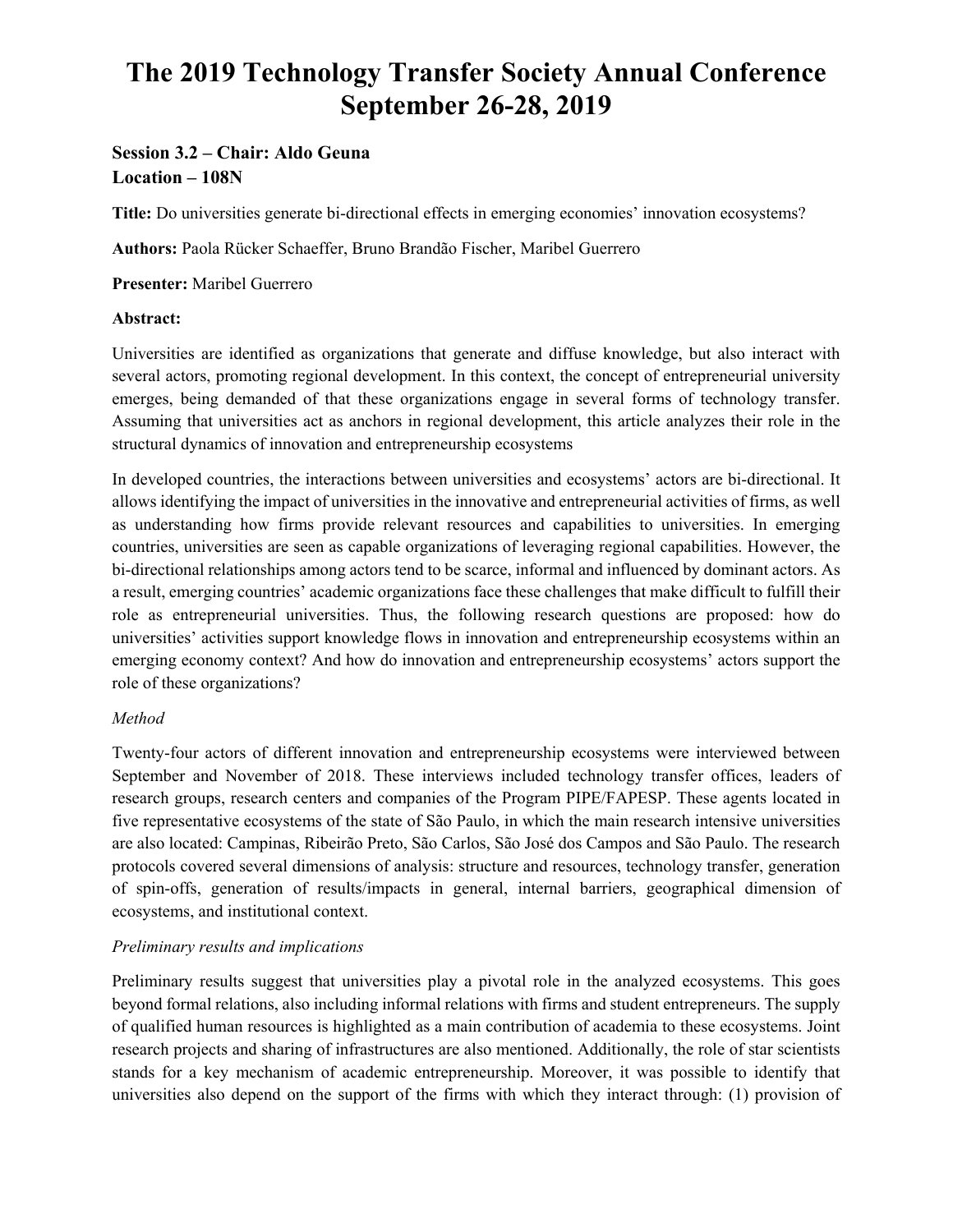financial resources for research projects and for maintenance and acquisition of research assets; (2) entrepreneurial mentoring; (3) generation of new scientific ideas, which can be explored in dissertations and theses; and (4) exploitation of intellectual property rights. In this sense, industry plays an important role in bringing academia closer to market practices and other commercial partners. Several implications emerge from these results. Concretely, policy makers need to understand the systemic nature of the relationships present in innovation and entrepreneurship ecosystems. In addition, even if the impacts of universities are bounded to the local level, it is the global connections that enable academic organizations to leverage regional innovation capabilities.

**Title:** University-industry collaboration and regional innovation: Does university research quality matter?

**Authors:** Kwadwo Atta-Owusu, Rune Dahl Fitjar, Andrés Rodríguez-Pose

**Presenter:** Kwadwo Atta-Owusu

#### **Abstract:**

Regional innovation policy is increasingly focused on the role of universities in generating innovation and regional development. The number of universities in the world has been growing rapidly, and universities are also increasingly keen to contribute to their regions. However, the geography of scientific research is highly spiky and there are strong Matthew effects in research funding. Furthermore, university-industry collaboration tends to be mainly regional, even more so than other types of innovation collaboration. Hence, the impact of university research tends also to be fundamentally local. This raises the question of whether a regional innovation policy focused on universities may exacerbate the currently uneven regional development trends in the global economy. In light of this, there is a need to examine how peripheral regions engage with universities.

The paper, therefore, investigates the drivers of university-industry collaboration. We first explore whether collaboration with regional, national and international universities is a function of characteristics of the firm or the university. Specifically, we are interested in how the quality of the local university affects the likelihood that firms will interact with local universities and universities outside the region.

The paper draws on a dataset complied from several sources. Using Norway as the empirical context, we gathered information on firm characteristics from three waves of the Community Innovation Survey (CIS) of Norway, supplemented with the Norwegian Linked Employer-Employee Data (LEED). This yielded a representative sample of over 18,000 firms. In addition, we utilized Scopus data to develop a measure of the research quality at the local university in the field most relevant to the firm's industry.

Intriguingly, the results of the analysis show that local universities' research quality relates negatively to collaboration. This indicates that research intensity or excellence-oriented mission of universities can be unfavourable to collaboration with firms. Distance to a university revealed a curvilinear (U shaped) relationship with collaboration, suggesting proximity to a university matters only to a point after which distance has little influence on collaboration. On the firm side, all the factors tested (R&D intensity, size, other collaborations, and human capital) exhibited positive association with collaboration across diverse spatial scales. This finding confirms the notion that firm attributes play substantial role in determining collaboration decisions.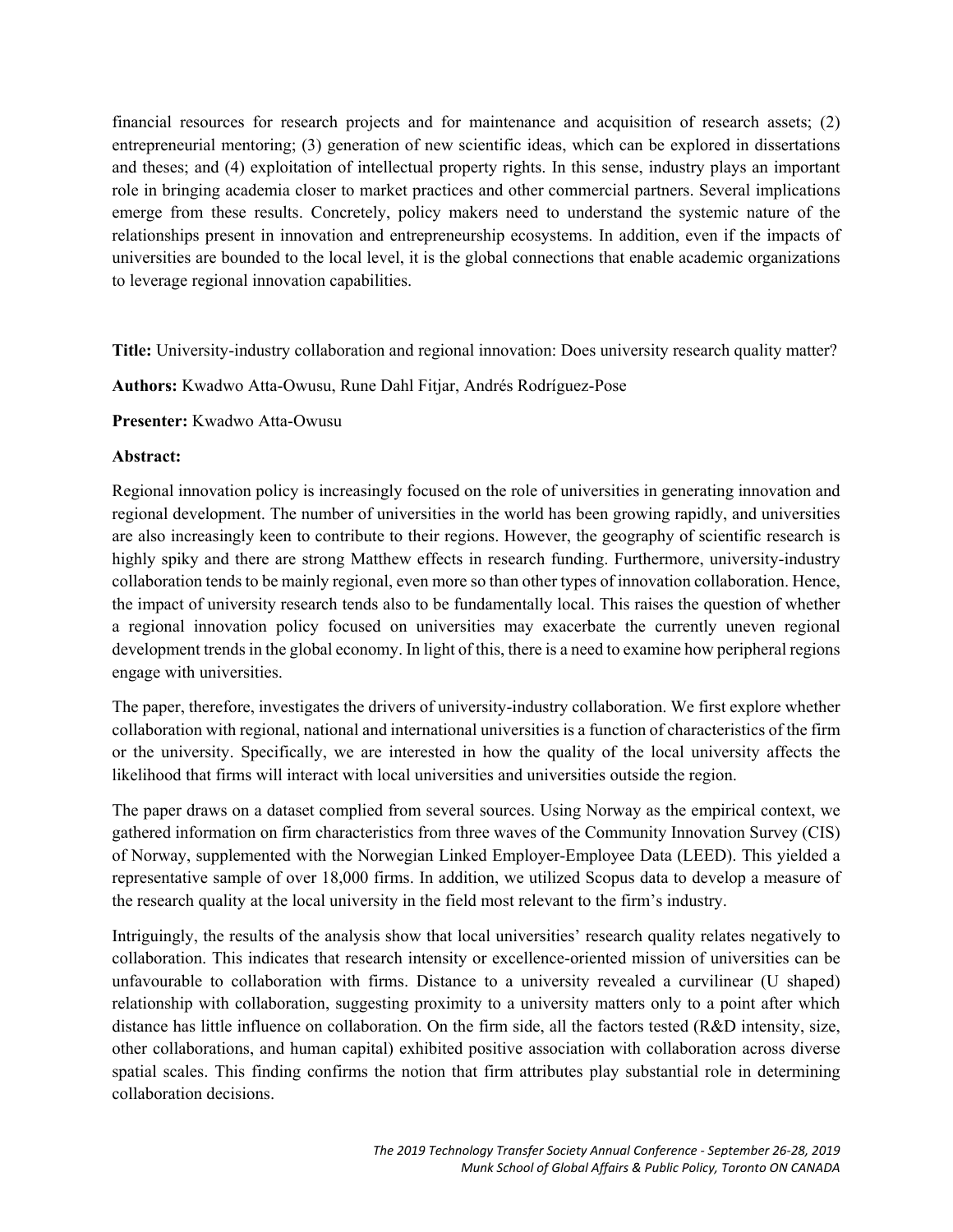**Title:** University-industry interactions from proximity lenses: Reflections from Norway

**Authors:** Utku Ali Riza Alpaydin, Rune Dahl Fitjar

**Presenter:** Utku Ali Riza Alpaydin

#### **Abstract:**

The interaction between academic and industrial partners is problematic due to a number of factors (Bruneel et al., 2010). The concept of proximity, through its geographic and non-geographic dimensions, has been regarded as a facilitating attribute of interactions, which can eliminate those barriers and ease the process of coordination in these interactions (Boschma, 2005). However, the linkage between university-industry interactions and proximity dimensions has not been dealt extensively. The existing literature has examined this linkage with a narrow focus on innovation-related outputs such as patent citations (Jaffe et al., 1993) and collaborative R&D projects (D'Este et al., 2013). However, the university-industry interactions do not always directly aim at innovation, and involve many other types of interactions (Ankrah & Al-Tabbaa, 2015). The geographical scope of these numerous university-industry interaction channels and the role of different dimensions of proximity on the process of interaction remain unexplored.

Therefore, this paper aims at providing an understanding on the importance of dimensions of proximity in university-industry interactions. The addressed research questions are twofold:

**RQ1:** Which kinds of interactions are realized at which geographical scales?

**RQ2:** Which dimensions of proximity are required for what kinds of interactions?

This paper takes a quantitative methodology approach and relies on survey data of 1,201 Norwegian firms located in university regions. For the survey, university-industry interactions have been categorized under three headings (r*esearch-oriented, education-oriented and other interactions)* covering 18 distinct types of interactions ranging from joint research projects to training of firm staff/employees and to creation of new ventures/firms (Spin-offs, start-ups).

The dimensions of proximity were adapted from the framework proposed by Boschma (2005) consisting of geographical, cognitive, organizational, institutional and social proximity. For geographical proximity, a spatial categorization of four scales (within region, within country, within Europe, outside Europe) has been used. For non-geographical dimensions of proximity, the concepts have been operationalized in a novel manner, which distinguishes between the organizational and the personal level. We expect researchoriented interactions to be realized at higher geographical scales than education-oriented and other interactions.

The initial results show that only 19% of the surveyed firms have interacted with universities in the last three years. The most popular interaction types are joint research projects, student projects and informal consultations, in all of which the most dominant geographical scale is within-region interactions.

The study supports the notion that university-industry interactions are mainly realized at the local/regional level. The results convey that the intensity of UIINs decrease when the distance between the interacting parties increases for almost all UIIN types. However, research-oriented interactions are less bounded by